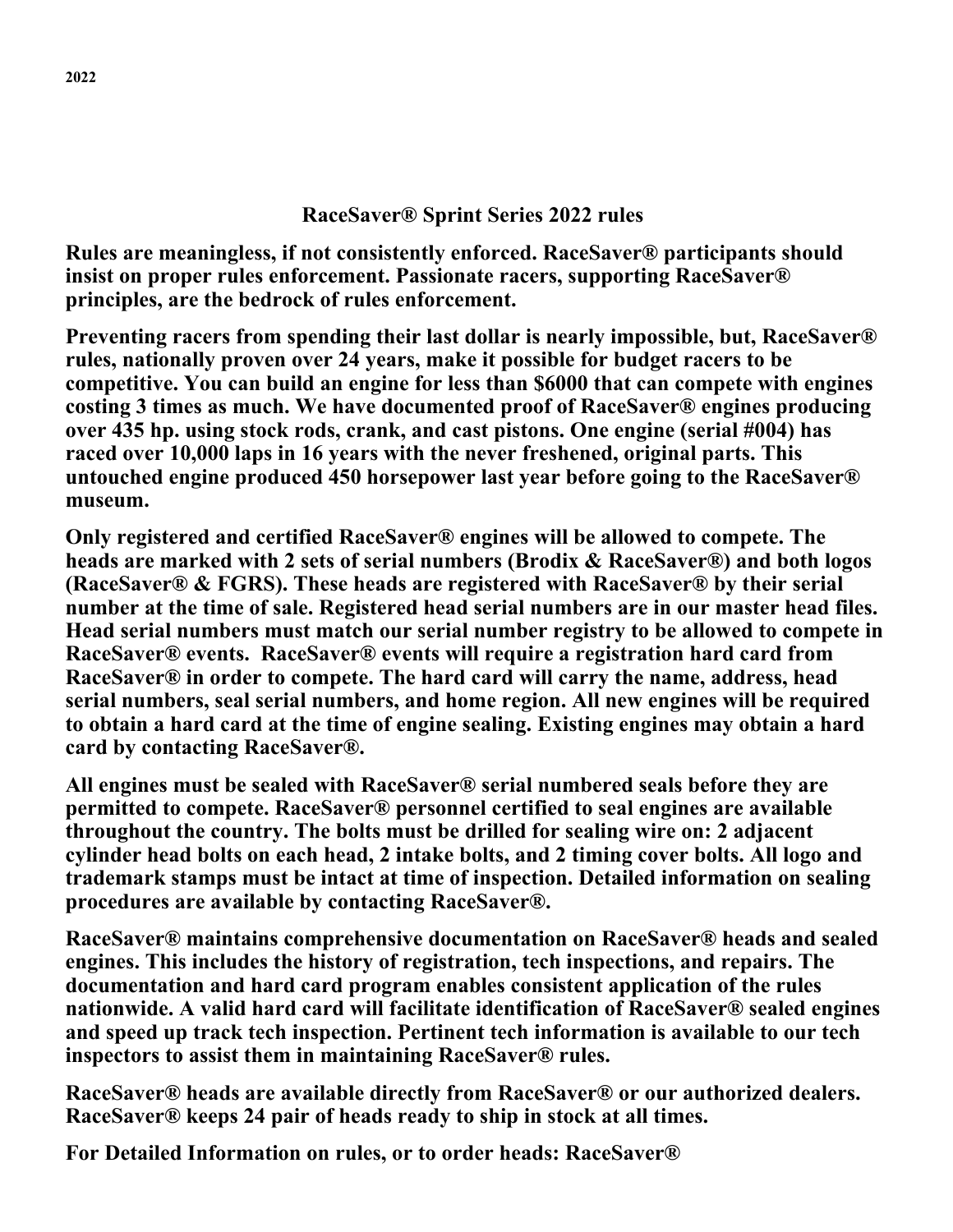**Call: RaceSaver® Sprint Series @ 540-923-4541 540-923-4543 cell 540-229-1828**

**Web sites: www.racesaver.com or www.frenchgrimes.com** 

**Disclaimers: These rules are offered on an advisory basis only. Suitability of use must be determined by the user. The rules and/or policies set forth herein are designed to provide for the orderly conduct of racing events. These rules shall govern the conduct of all events and by participating in these events, all participants are deemed to have complied with these rules or policies.**

## **NO EXPRESSED OR IMPLIED WARRANTY OF SAFETY SHALL RESULT FROM PUBLICATION OF, OR COMPLIANCE WITH THESE RULES AND/OR REGULATIONS.**

**They are intended as a guide for the conduct of the sport and are in no way a guarantee against injury or death to a participant, spectator or official. NO EXPRESSED OR IMPLIED WARRANTY OF SAFETY SHALL RESULT FROM USE OF THESE RULES.**

**The RACESAVER® Sprint Series is comprised of all volunteer, uncompensated officials who may not be held accountable for any actions taken by participants, host race tracks or their safety crews. By participating in said race events, all participants acknowledge that: Racing is a dangerous sport that could result in injury or death to a participant, spectator or official, and the suitability of the track, race conditions, and safety considerations is solely their responsibility.**

# **Objectives:**

**This is recreational racing. Safety and cost containment are our objectives. Respect, for competitors, fans, and promoters, is fundamental to our success. Racers and crews are reminded that we are guests of the race tracks. We should be respectful of our hosts decisions and procedures. We should all leave our pit area trash free. All teams should carry containers to remove their trash and any waste fluids.** 

**Safety Recommendations: In order to facilitate rapid response, Fire extinguishers should be readily available. A teams support personnel on a four wheeler should wear a fire suit, gloves, and a helmet. Four wheelers should have fire extinguishers mounted on them. Water based foam systems will help pull heat away from driver in a fire. Firefighting efforts should concentrate on suppressing the fire on the driver and removing him first. Tracks should be made aware that methanol burns without much visible flame. As a precaution, anytime there is a significant crash, fire apparatus should respond, even if there is no apparent fire. Safety awareness is everyone's responsibility and this should be stressed at each drivers meeting.** 

**In support of our emphasis on safe recreational racing; specific safety protocols must be followed by all regions. These procedures need to be integrated with host race tracks. Events have demonstrated that our safety protocols should be observed, and must take precedence over track procedures that could possibly be less effective.**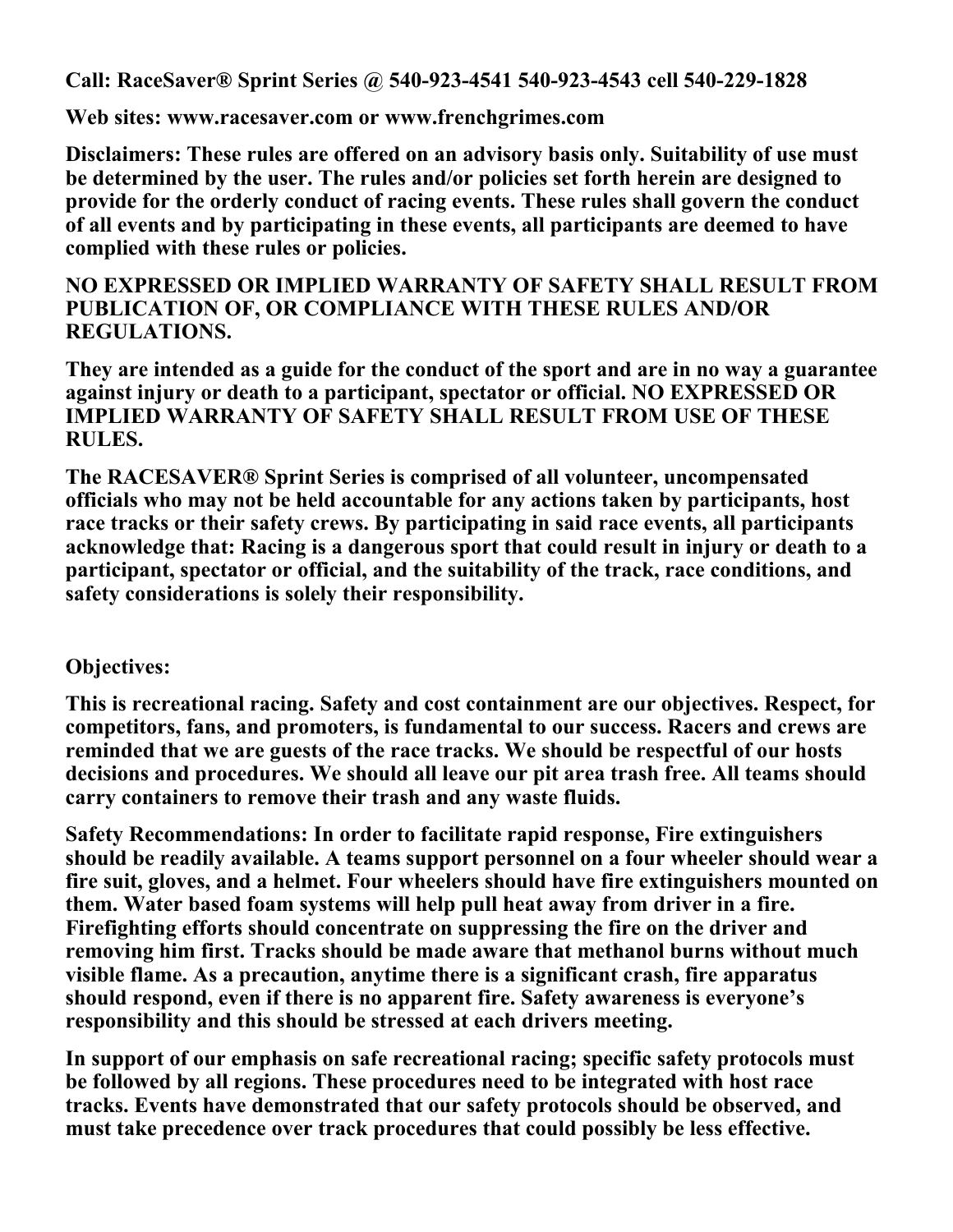**1: All new prospective RaceSaver® drivers will be interviewed by their regional director and/or their advisory board before being allowed to compete.**

**2: Drivers new to sprint cars must demonstrate their understanding and ability to properly start and stop the car safely before they are permitted to compete.** 

**3: Cars are not permitted to be started or moved under their own power in an active pit area.**

**4: A driver must wear all safety gear, including helmet, and must be fully strapped in, before being permitted to start the car.**

**5: Cars may only be started in one of 2 places: A: On the race track. B: In a specifically designated starting area. Such an area must be reserved for the car being started and the push vehicle; and not accessible to the active pits.**

**6: Upon exiting either the racetrack or designated starting area the car must be placed in neutral. Cars will be moved back to their pit area by push vehicles.**

**7: On board fire suppression systems are strongly recommended, as are fire extinguishers racing in each tow and push vehicle.**

**8: Injuries can happen even when cars are not running. In the event the facilities ambulance and EMT's do not arrive at the same time as the pits open, participants must be aware there is no safety net for any injuries until they arrive.**

# **Engine Rules:**

**1: Only the following engine blocks will be permitted. GM 305 V-8s with the following approved casting numbers: 361979 460776 460777 460778 14010201 14010202 14010203 14088551 14016381 14016382 14016383 14094766 355909 14093627 14101147 10243878 4715111 10046164 14102058. A specific Dart Machinery block, purpose built and approved for RACESAVER®, competition is the "Little M" "B" block: pn. 31151411.**

**2: If a lightened block is utilized any, and all, ballast needed to make weight must be mounted between the front and rear motor plates. Such weight must be secured by a minimum of 2- ½" bolts, painted white with the car number affixed to the weight. Also read car rule #3 to clarify what may constitute ballast.**

**3: A maximum of 315.9 cubic inches will be permitted (+/-0.0). Stroke 3.480"(+/-.020) Max bore 3.801. If 3.5" stroke, max bore is 3.790 Bore: Plain cast iron. Sleeves will be permitted for repair only.** 

**4: Only flat top pistons with valve reliefs will be permitted. Pistons may not protrude from cylinder bore.** 

**5: Only an iron or steel crankshaft, with a minimum weight of 48 lbs. will be permitted, (-1%). The main bearing diameter will be 2.450 ( -.030). Weight added to crank except balance metal, which must be welded in place, will not be permitted.** 

**6: Only 5.700" steel connecting rods, with a rod journal dia. 2.100 (-.030) will be**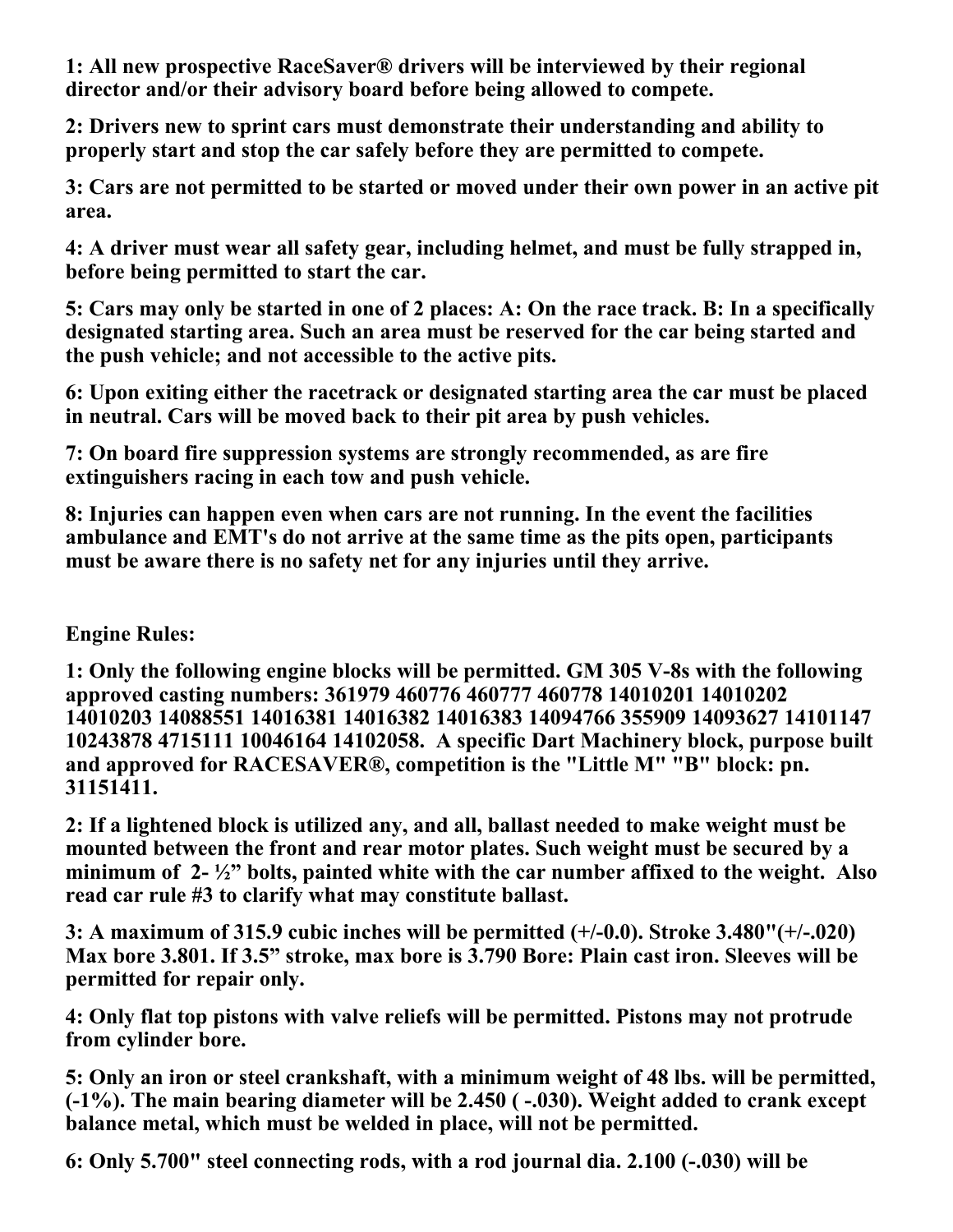**permitted. Oil pan may be removed for inspection at any time.**

**7: Only chain cam drives will be permitted. Variable cam timing will not be permitted.**

**8: Only plain hub or SFI approved damper will be permitted. The water pump must remain in the stock location.**

**9: Only solid .842 diameter ferrous metal flat tappets will be permitted.**

**10: Only a cast iron cam, with a firing order of (18436572) will be permitted.**

**11: Only a straight wound spring with a flat damper, that conforms to the specifications will be permitted. PSI @ seat 90-120#, @.500 lift 330-355#, Inst. Ht. 1.700 -1.820, Dia. 1.262 +- .005, Wire dia. .193 +- .002, Free ht. 2.130 max. 1.950 min., 5 full coils +/\_ 1/8th turn as measured from tail to tail.** 

**12: Only vented, wet sump, in pan, oil systems will be permitted.** 

**13: Only rockers centered on, & retained by the 3/8"rocker studs will be permitted.** 

**14: The maximum valve lift permitted is: (.510" int. .535" exh.) @ zero lash @ valve retainer. Only standard size & configuration, 7 degree retainers and keepers will be permitted.**

**15: Stud girdles, rev kits, or valve train stabilizers, will not be permitted:**

**16: Repositioning, boring or bushing of cam or lifter bores will not be permitted. The maximum cam diameter will be 1.869 + .002**

**17: Only valves that conform to the RaceSaver(R) original size, configuration, length & weight will be permitted. The sizes are as follows: stem size 11/32", Intake 1.94" .008 stem undercut. Exhaust 1.60", Orig. stem undercut to .315**

**18: Ferrous material only: Valves, Seats, Retainers, Keepers, Push rods, Springs, Tappets, Cam, Crank, Rods, Wrist pins, Fasteners, Main Caps. Materials and processes including, but are not limited to; Titanium, Inconel, Ceramics, DLC, Nikasil, will not be permitted.** 

**19: Only point type Magnetos, or Kettering style ignition, will be permitted. Only naturally aspirated, constant flow fuel injection will be permitted.** 

**20: An additional 100 lbs. penalty will be added to the minimum car weight for use of any electronics, including but not limited to: ignition, ECU's and/or active driver aids.** 

**21: RaceSaver® SPEC cylinder head: Alterations of any type will not be permitted. Machining, milling, resurfacing, grinding, polishing, welding, acid or caustic work, shot peening, glass beading, coating, or any other process that will alter the machined surfaces or the natural sand cast finish, will not be permitted. The cylinder head must retain all original dimensions & configurations including; Valves, springs, retainers, stems, & guides. Only re-seating the valves is permitted. Top cuts that extend into the aluminum of the chamber will not be permitted. Under the seat relief cuts, will not be permitted. Alterations to as delivered throat size, 1.810 Int. & 1.345 Ex. (+ .000 - .005) will not be permitted. Bowl changes will not be permitted. Every dimension of these heads has a gauge dimension that must be met for them to be certified. Any changes**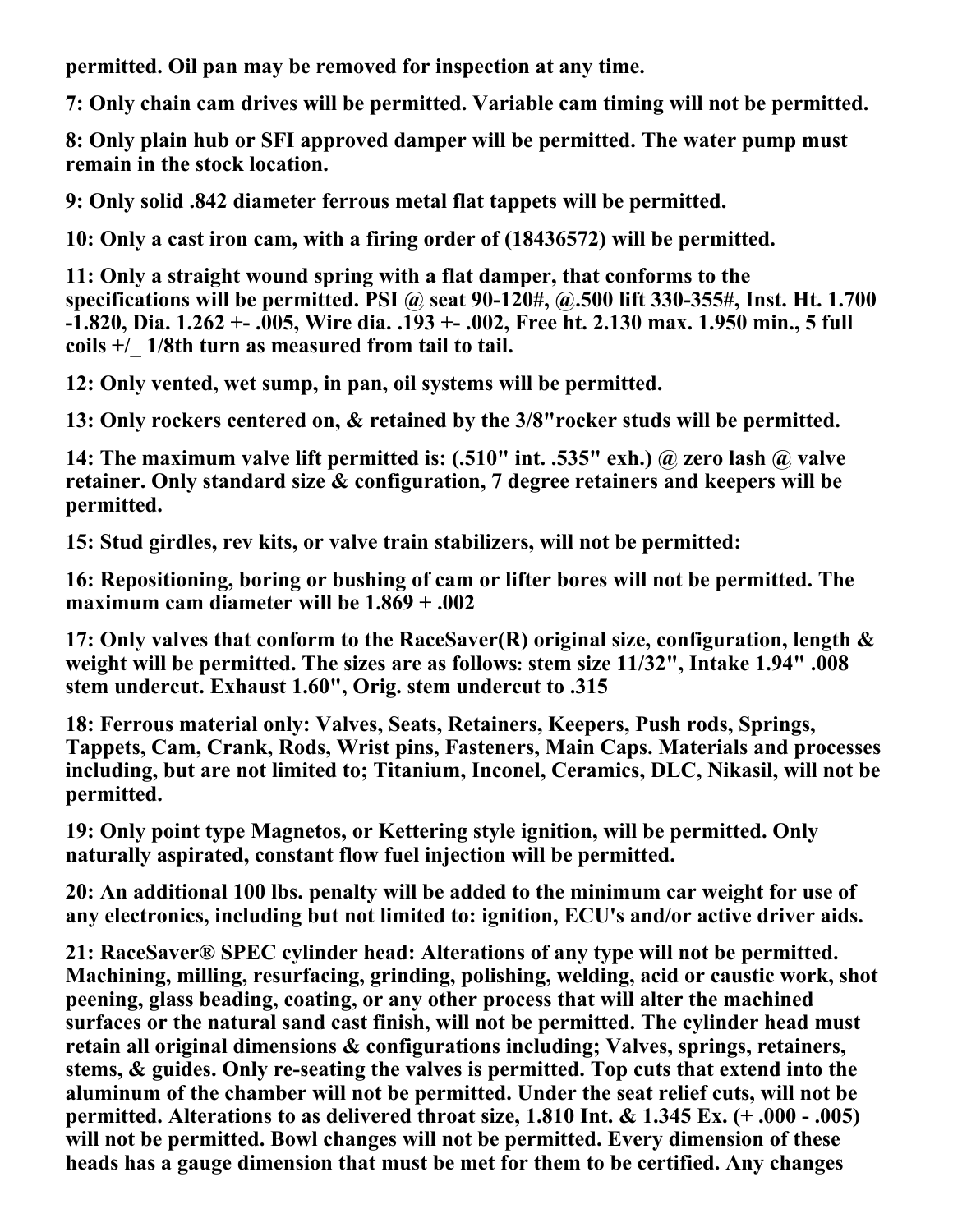**will result in disqualification. The stamped identification marks may not be altered.**

**22: Compression Ratio: 10.25 to 1 will be the maximum allowable compression ratio. The compression ration may be checked with a whistle, or by measuring the volume of the assembled cylinder using liquid. The absolute minimum assembled cylinder volume measured at Top Dead Center (T.D.C.) is 70 cc. Any type of surfacing the heads will not be permitted without a repair authorization. Original serial numbers and certification marks must remain intact. They may not be altered or obscured. Any & all repairs MUST be pre-approved and the cylinder heads must be re-certified. If any spec head is found to be modified; it must be replaced with a certified spec head.** 

**23. Repairs: In the event a cylinder head needs to be repaired, a repair authorization must be obtained by contacting RACESAVER® at 540-923-4541 before attempting repairs. After repair, the cylinder heads, completely assembled with all valves, spring, retainers, studs and guides, must sent to RACESAVER® for re-certification and registration. Recertified heads will be stamped with RACESAVER® & FGRS logos. The spirit and intent of RACESAVER® Engine Rules shall prevail.** 

**Any attempt to circumvent the rules may result in confiscation of suspect parts, and other significant penalties. RACESAVER ® determins compliance with specifications and rules. We reserve the right to exchange any spec cylinder head at any time. If the cylinder heads are altered, there will not be an exchange made. Altered cylinder heads will be removed from approved head registry. If a RaceSaver® engine competes in a non- sanctioned race, the engine is subject to be re-teched before returning to RaceSaver® events.**

**Complete rules Web site: www.racesaver.com** 

**For Information on Sanctioning requirements, rules clarification, or to order call:**

**RaceSaver® Sprint Series @ 540-923-4541 540-923-4543 Cell 540-229-1828 Web site: www.racesaver.com** 

**Car Rules:**

**1: Sprint car appearance. The minimum wheelbase is 80"- inches with a maximum of 95"- inches.**

**2: The minimum weight with a driver after race: 1550 lbs. with a fire suppression system. Cars without a fire suppression system must weigh 1575 lbs. Starting weight must allow for fuel burn off.** 

**3: Ballast weight of any form or material will not be permitted in the bumpers, rub rails, seats, floor pans, or any miscellaneous and or extraneous components. The rub rails and bumpers must be steel, with a maximum wall thickness of .095. Any ballast must be securely bolted, and located between the front motor plate and located between the front motor plate to 12" behind rear motor plate.** 

**4: A right rear bead lock is required. Wheel covers or mud plugs must be securely fastened. Bleeders will not be permitted. The right rear tire will be a Hoosier**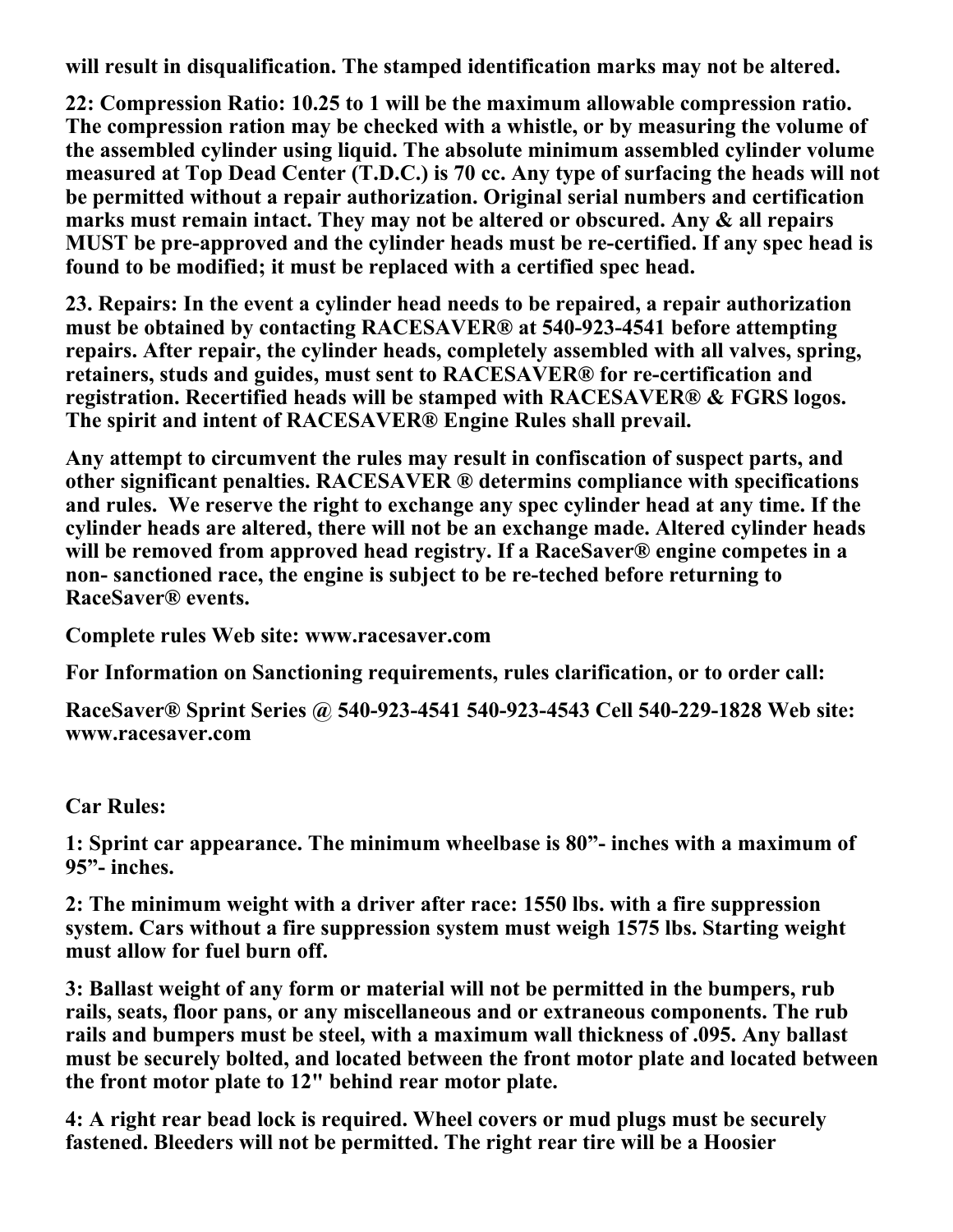**RaceSaver® plated tire, minimum durometer 45. Any left rear tire with a minimum 35 durometer will be permitted.** 

**5: Wing(s): The main wing may have a maximum of 25 sq. feet, 61"- wide, with 30"-inch x 72"-inch side boards. The front wing must be a maximum of 2'-feet x 3'-feet with the leading edge no more than 6"-inches ahead of front tires.** 

**6: Cockpit adjustable weight jacks, shocks, or wings will not be permitted. Additional reservoir shocks (internal or external) will not be permitted.**

**7: Titanium, carbon, and/ or ceramic brake materials will not be permitted. Titanium and/or carbon parts which are, or rotate in, a diameter larger than 1.5" will not be permitted. Carbon drive train parts will not be permitted.**

**8: Open drive lines will not be permitted. Safety hoop or strap is required. Center section of the rear end must centered within the rails.**

**9: A fuel tank & bladder assy. or Fuel Safe enduro cell meeting FIA-FT3 & SFI Spec. 28.1 is required. A main fuel line shut off is required. An on board fire suppression system is recommended.**

**10: Only pure methanol is allowed. Additives of any type will not be permitted. Fuel is subject to chemical analysis.**

**11: Safety requirements: SFI approved helmet, 5 point harness, fire suit, gloves, roll bar padding, shoes, arm restraints. Hans® type device strongly recommended.**

**Procedures: Participation is by invitation. We reserve the right to limit the number of entries at any event may require pre-entry. All cars must have valid RaceSaver® seals, and meet all rules. The spirit and intent of RaceSaver® shall prevail.** 

**Penalty Procedures Stages pertaining to all incidents, excluding technical incidents:**

**Stage 1: If the first incident is minor, a meeting will be held between the driver(s) involved. This meeting will include only the driver(s) and the official responsible for rule enforcement.**

**Stage 2: Should a second incident occur; or if the first incident is significant, the driver (s) involved will be advised of the penalties. The driver (s) deemed responsible may be required to start at the rear of the field for 2 weeks. The driver (s) will also be on probation for these 2 weeks.**

**Stage 3: Should a third incident occur; a letter will be sent to the driver (s) involved advising them of the length of suspension.**

**Any member of a team who goes to another competitor's pit or car, or race directors, or track officials; and engages in any verbal or physical confrontation on ,or off, the track; may subject that team to immediate suspension.**

**Technical infractions: Tampering with any components under RaceSaver® seals, or modifying or replicating said seals, will result in immediate suspension. The duration of suspension will be determined by the infraction. Components or measurements, that**